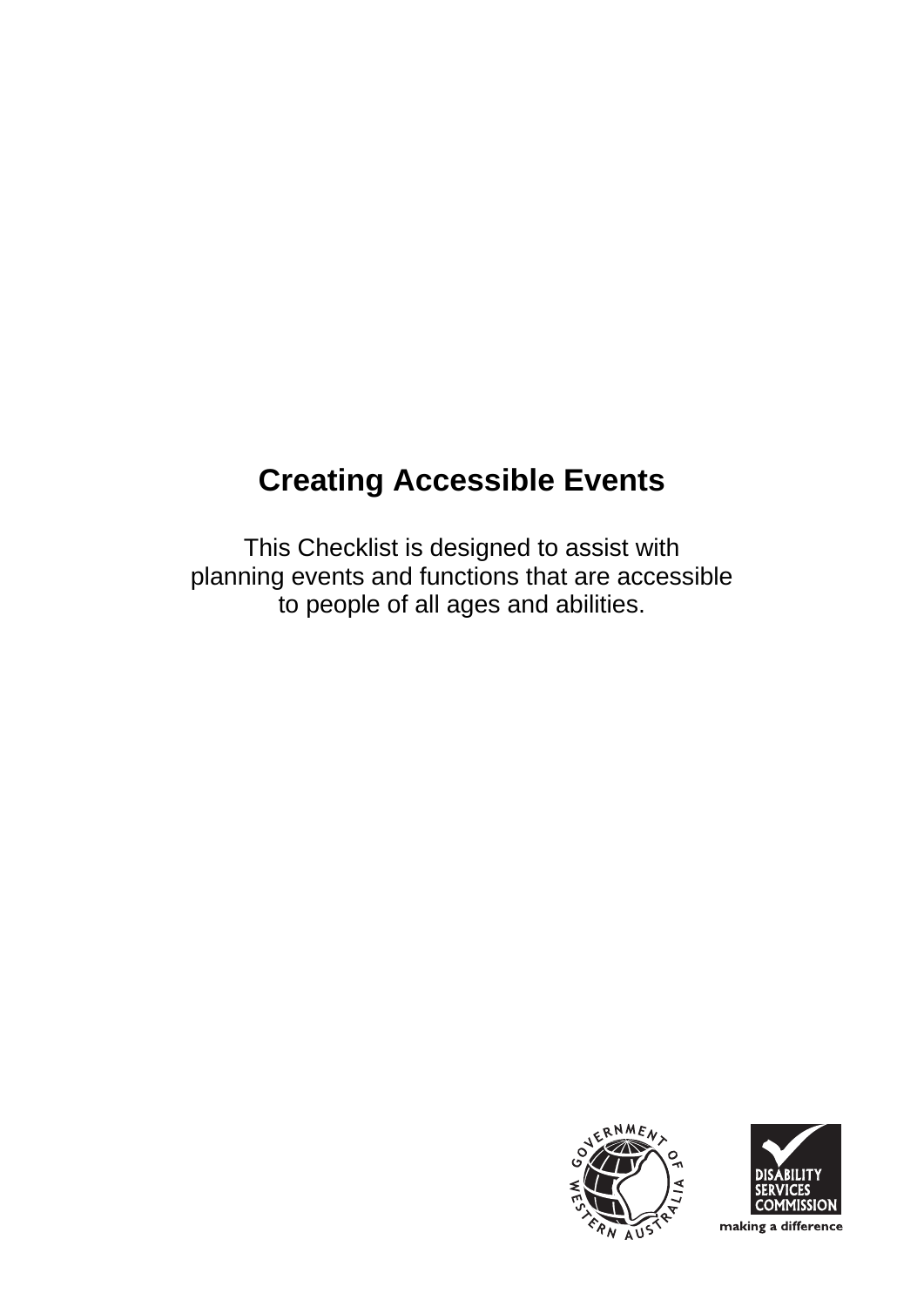It is important that people with disabilities have the same opportunities as other community members to access and participate in public meetings, consultations, functions and events.

People with disabilities can face barriers when attending and participating in public functions in a variety of ways. They may experience difficulty hearing what is said, seeing small print on an invitation, climbing steps to the venue, understanding signage or using a rest room in the building.

To ensure that events can be accessed and enjoyed by people of all ages and abilities it is important to consider the items listed on this checklist. It is recommended that the organisers visit any venue chosen for a public function or meeting so that they may be satisfied of the accessibility of the venue and services.

Whenever possible functions should be held in fully accessible venues. It is recognised that standards for access have changed over time and many older buildings will not comply with current requirements. Event organisers, however, should always select the most accessible venues for public functions.

In instances where the venue is not fully accessible some access barriers may be addressed by having informed staff available to provide assistance and through hiring equipment or facilities, such as an accessible toilet, ramp or audioloop. Information about where to hire equipment is available through the Independent Living Centre at phone number 9381 0600. Additional contacts and resources to assist you with organising an event that is accessible to people with disabilities can be found at [www.disability.wa.gov.au](http://www.disability.wa.gov.au/)

Information on accessible events is also available in the Human Rights and Equal Opportunity Commission (HREOC) publication *"Accessible events – a guide for organisers."* The Guide can be found on the HREOC website [www.hreoc.gov.au](http://www.hreoc.gov.au/)

#### **The checklist**

As access requirements for people with disabilities will vary depending on the people attending and the type of event, you may find parts of this publication more relevant than others. To use these checklists, just tick "Yes" or "No" to the questions asked. You may also want to make brief comments.

This checklist is designed to be a quick, overview of the accessibility of a venue and function. It is not designed to assess every aspect of access in detail. It will indicate whether people with disabilities can easily attend your function and participate. For a more detailed audit of the accessibility of a building refer to the publication "*Buildings – A Guide to Access Requirements".*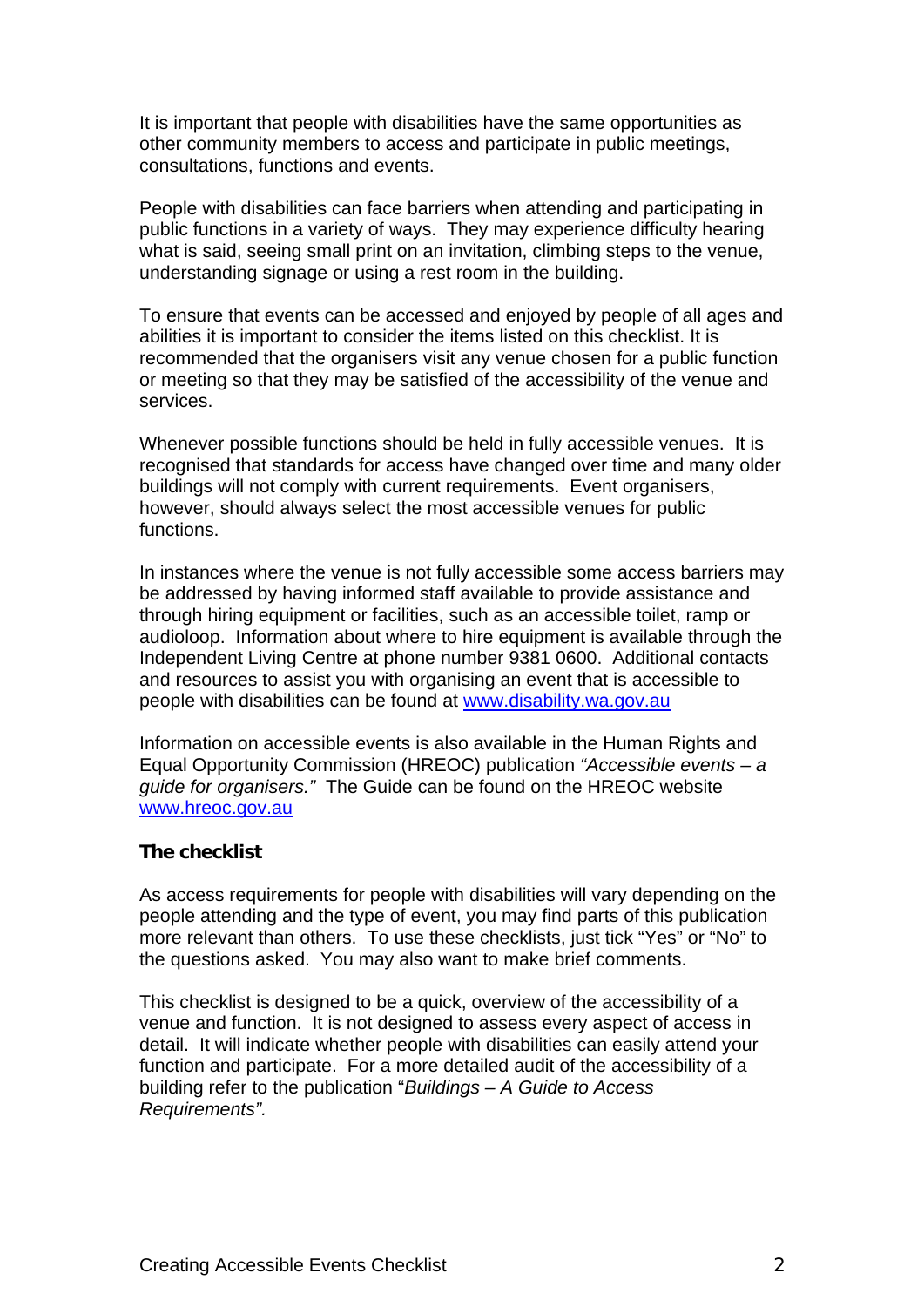### **Invitations and promotional material**

Many people in our community experience difficulty in hearing, seeing and communicating with others. There are many simple ways to ensure your invitations and promotional material are accessible to people with disabilities.

| <b>Text</b> |                                                                                                                                                                                | <b>Yes</b> | <b>No</b> |
|-------------|--------------------------------------------------------------------------------------------------------------------------------------------------------------------------------|------------|-----------|
|             | Have you used a plain font (such as Univers, Helvetica or<br>Arial) in your invitations and promotional material?                                                              |            |           |
|             | Is all text at least a minimum of 12 point type size?                                                                                                                          |            |           |
|             | Have the invitations and promotional material been printed<br>on matt paper and in contrasting colours?                                                                        |            |           |
|             | Is the text uncluttered with an absence of background<br>graphics and patterns                                                                                                 |            |           |
|             | <b>Content</b>                                                                                                                                                                 |            |           |
|             |                                                                                                                                                                                |            |           |
|             | Did your invitation or promotional material state whether<br>the venue is accessible to people who use wheelchairs?                                                            |            |           |
|             | Did your invitation include information about the accessible<br>facilities at the venue such as the location of parking or<br>nearest set down area?                           |            |           |
|             | Have you encouraged your invited guests to identify<br>whether they have any access requirements such as<br>accessible parking, an audio loop or sign language<br>interpreter? |            |           |
|             | Have you included in the invitation your facsimile number<br>and email address (if you have them) so guests have<br>alterative ways of communicating their attendance?         |            |           |
|             | Is written promotional material available on request in<br>alternative formats such as large print, audio tape,<br>computer disk or Braille?                                   |            |           |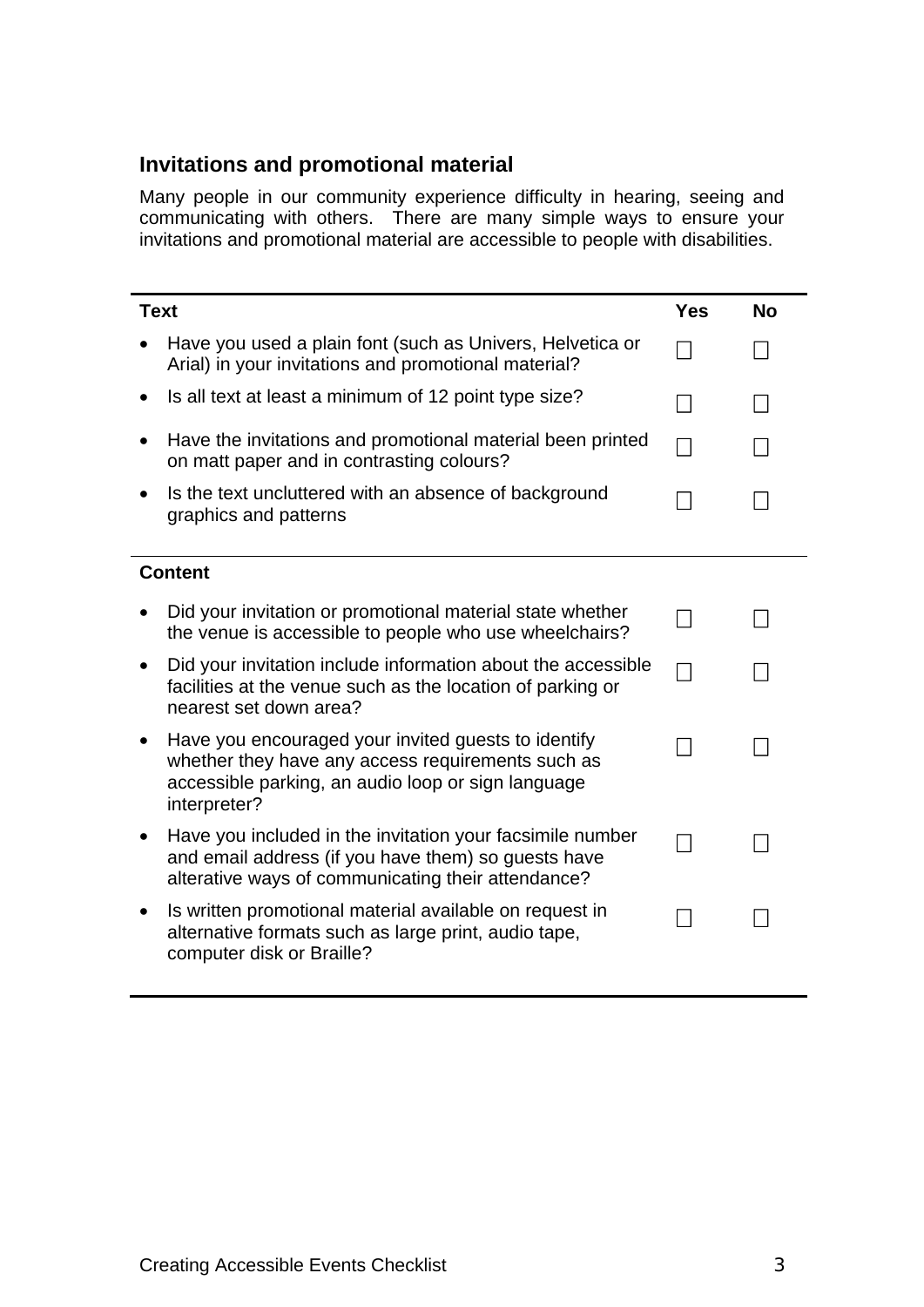#### **External environment**

People with disabilities require a continuous, even, accessible path of travel. An accessible path of travel means there are no obstacles in the internal or external environment such as revolving doors, kerbs or steps.

| <b>Location of the nearest:</b>                                                                                                             |   |           |  |  |
|---------------------------------------------------------------------------------------------------------------------------------------------|---|-----------|--|--|
| Bus stop:                                                                                                                                   |   |           |  |  |
| Train station: <u>_______</u>                                                                                                               |   |           |  |  |
| <b>Accessible parking bays</b>                                                                                                              |   | <b>No</b> |  |  |
| Does the venue have an accessible parking bay?                                                                                              |   |           |  |  |
| Is the accessible parking bay/s identified by<br>the international symbol of access?                                                        |   |           |  |  |
| raised sign                                                                                                                                 |   |           |  |  |
| ground markings                                                                                                                             |   |           |  |  |
|                                                                                                                                             |   |           |  |  |
| If the accessible parking is undercover is the roof a<br>minimum of 2500 mm in height to allow the use of a<br>car top hoist?               |   |           |  |  |
| Is the distance from the car park to entrance less than<br>40m?                                                                             |   |           |  |  |
| Continuous accessible path of travel<br>Is there a continuous accessible path of travel, including<br>kerb ramps, to the building from the: |   |           |  |  |
| Accessible parking bay/s?                                                                                                                   |   |           |  |  |
|                                                                                                                                             |   |           |  |  |
| Set down area?                                                                                                                              |   |           |  |  |
| If there are steps to the building:                                                                                                         |   |           |  |  |
| Is there a ramp available for wheelchair users?                                                                                             | − |           |  |  |
| Do all steps have handrails?                                                                                                                |   |           |  |  |
| Is there a contrasting strip on step edges?                                                                                                 |   |           |  |  |
| If there is a ramp to the building:                                                                                                         |   |           |  |  |
| Is the gradient no steeper than 1:14?<br>Does the ramp lead to the main entrance?                                                           |   |           |  |  |
|                                                                                                                                             |   |           |  |  |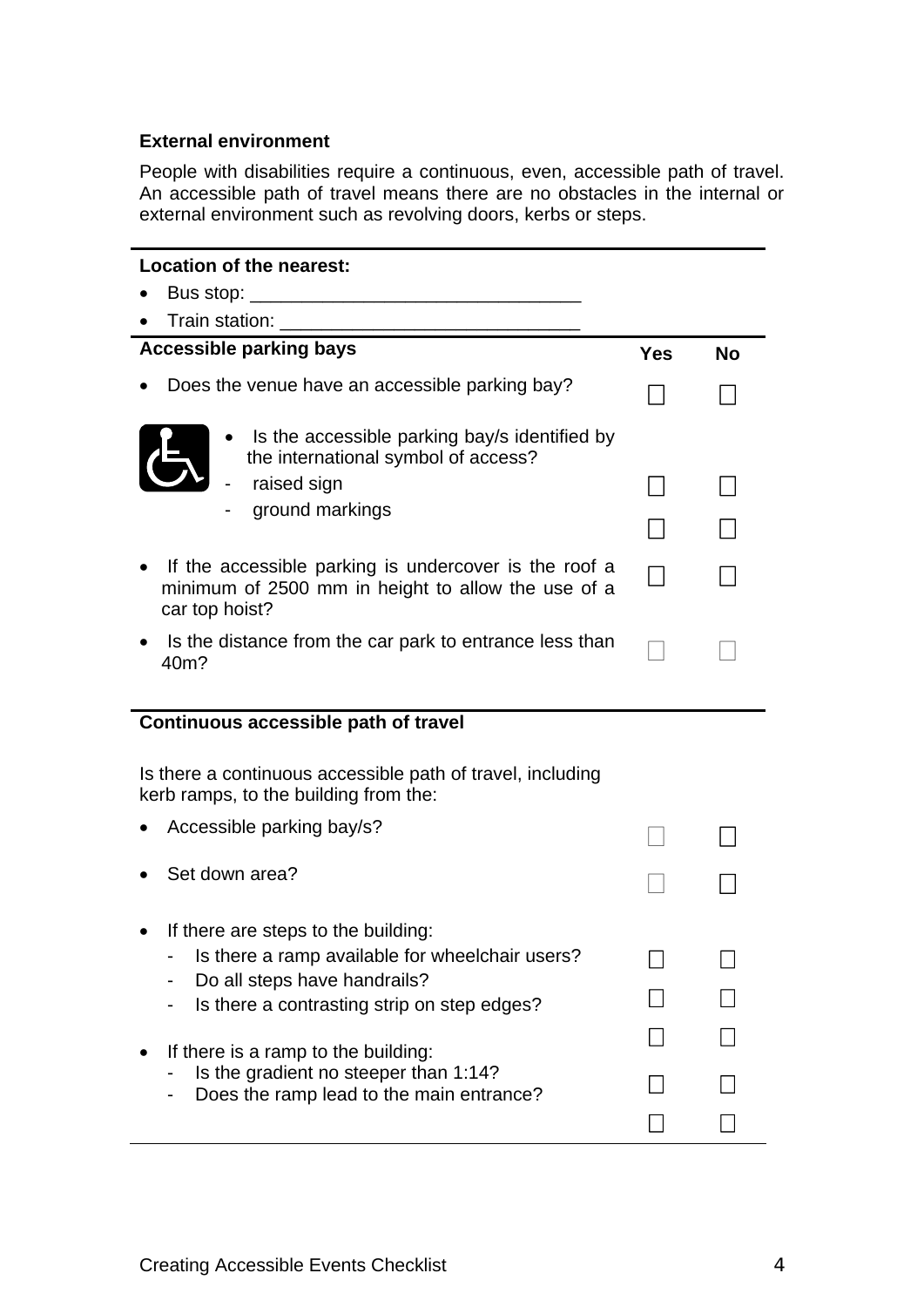## **The building**

| <b>Entrance</b>                                                                                                                             |  | <b>No</b> |
|---------------------------------------------------------------------------------------------------------------------------------------------|--|-----------|
| Is the entrance threshold level?                                                                                                            |  |           |
| If there is a step/s at the entrance of the doorway:<br>is there a ramp of not more than 450 mm in length<br>and with a gradient of 1 in 8? |  |           |
| Is the entrance door easy to open?                                                                                                          |  |           |
| Is the clear door space 800 mm (preferred) or 850 mm?                                                                                       |  |           |
|                                                                                                                                             |  |           |
| <b>Internal environment</b>                                                                                                                 |  |           |
| Is the inquiry or reception counter low enough for a<br>wheelchair user?                                                                    |  |           |
| Does the venue have an accessible path of travel from<br>the front entrance to all areas guests will use?                                   |  |           |
| If there are internal steps:                                                                                                                |  |           |
| Do all steps have handrails?                                                                                                                |  |           |
| Is there a contrasting strip on step edges?                                                                                                 |  |           |
| If there are ramps:                                                                                                                         |  |           |
| Are they no steeper than 1:14?                                                                                                              |  |           |
| Do they have handrails?                                                                                                                     |  |           |
| Do all doors have a clear space 800 mm (preferred) or<br>850 mm?                                                                            |  |           |
| If there is only a side approach to the door, is there<br>1200 mm clear space in front of the door?                                         |  |           |
| Does the venue have a non-slip floor surface or carpets<br>with a firm low pile of 6 mm or less?                                            |  |           |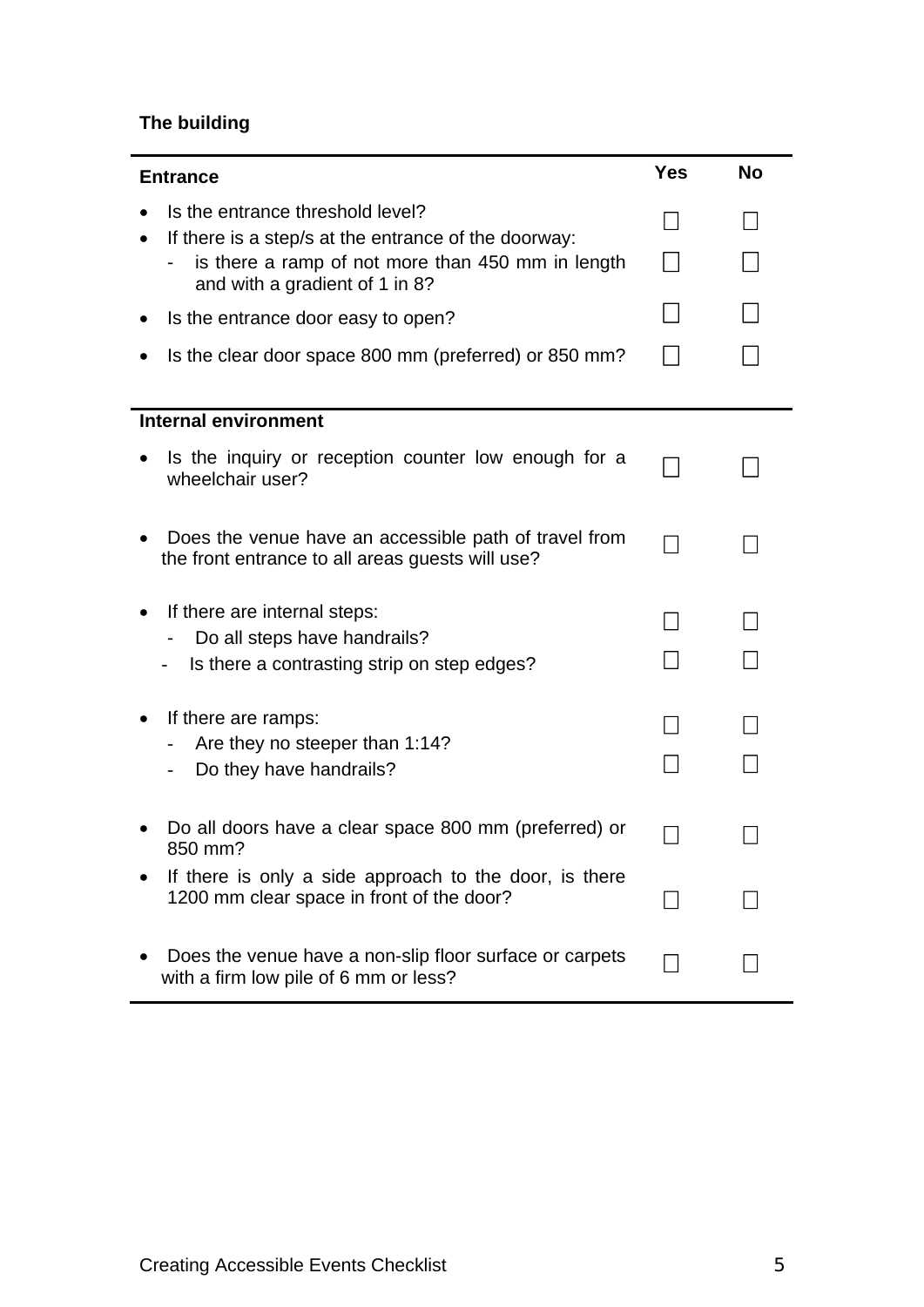| <b>Visibility</b>                                                                                                                            |  | <b>No</b> |  |
|----------------------------------------------------------------------------------------------------------------------------------------------|--|-----------|--|
| Are facilities in the venue clearly signed?                                                                                                  |  |           |  |
| Is the venue well lit?                                                                                                                       |  |           |  |
| Are there any areas of high reflection or glare?                                                                                             |  |           |  |
|                                                                                                                                              |  |           |  |
| <b>Toilets</b>                                                                                                                               |  |           |  |
| Does the venue have a unisex accessible toilet?                                                                                              |  |           |  |
| Is the toilet situated on the same floor as the function?                                                                                    |  |           |  |
| Does the door have a clear space of 800 mm<br>(preferred) or 850 mm?                                                                         |  |           |  |
| If the door of the toilet door opens inwards is the<br>space large enough so for the person in a wheelchair<br>to shut the door once inside? |  |           |  |
| Is there 950 mm space at one side of the toilet pan?                                                                                         |  |           |  |
| Is there a grab rail next to the toilet at 800 mm $-$<br>810 mm high, preferably in an "L" shape?                                            |  |           |  |
| <b>Signage</b>                                                                                                                               |  |           |  |
| Does the venue have clear, directional signage to:                                                                                           |  |           |  |
| the function room?<br>the toilets?                                                                                                           |  |           |  |
|                                                                                                                                              |  |           |  |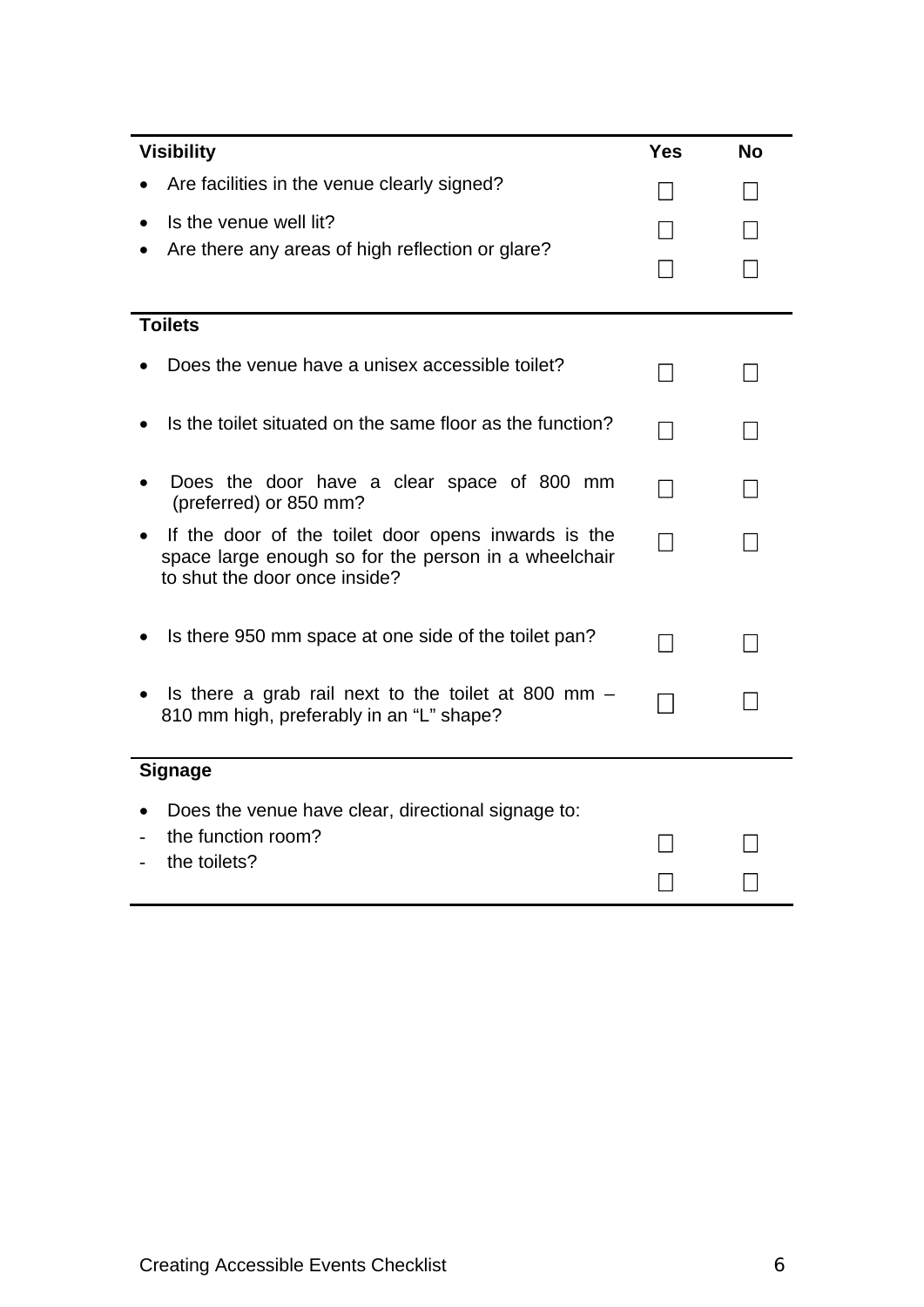#### **The function**

Everyone wants to be able to see the stage, hear speeches being made, understand training or messages being delivered. The following checklist will ensure your function is one where everyone's communication requirements are met.

If you are organising a sit down function and your guests include people using wheelchairs, the following checklist will assist you to create an event where all of your guests feel comfortable and relaxed.

| <b>Communication</b>                                                                                                                                                                     | <b>Yes</b> | <b>No</b> |
|------------------------------------------------------------------------------------------------------------------------------------------------------------------------------------------|------------|-----------|
| Is there a position where the interpreter will stand, so<br>people who are deaf or hard of hearing can see both<br>the person speaking and the interpreter's face and<br>hand movements? |            |           |
| Can the audio-visual technicians position spotlights<br>for the interpreter which distribute light clearly and<br>evenly to the face and upper body?                                     |            |           |
| Does the venue have an audio loop installed?                                                                                                                                             |            |           |
| If there is an audio loop:<br>what type: induction loop/infra-red/FM<br>has it been placed towards the front of the room<br>with clear sight lines to the stage and the<br>interpreter?  |            |           |
| <b>Sit down function</b>                                                                                                                                                                 |            |           |
| Are there sufficient walkways (1000 mm or wider) in<br>the function room?                                                                                                                |            |           |
| Is there 900 mm space between tables?                                                                                                                                                    |            |           |
| Is there 710 mm to 840 mm space under the table to<br>allow a wheelchair to slide comfortably underneath?                                                                                |            |           |